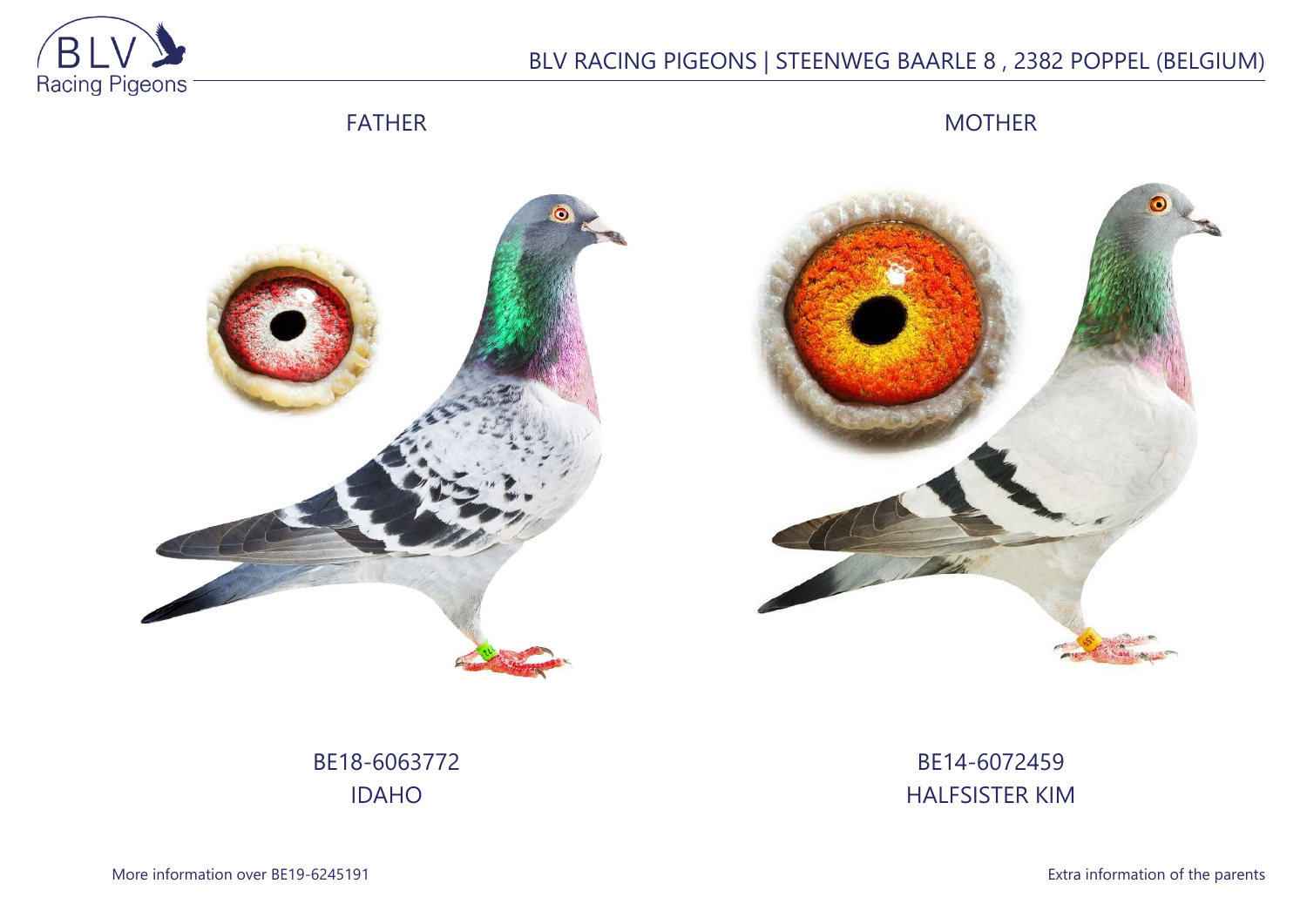

## BLV RACING PIGEONS | STEENWEG BAARLE 8 , 2382 POPPEL (BELGIUM)









**Hok Van de Wouwer** Melkouwen 8 - 2590 Berlaar (Belgium)

Van de Worwer Kink

**Hok Van de Wouwer** Melkouwen 8 - 2590 Berlaar (Belgium)

Van de Wouwer Kunt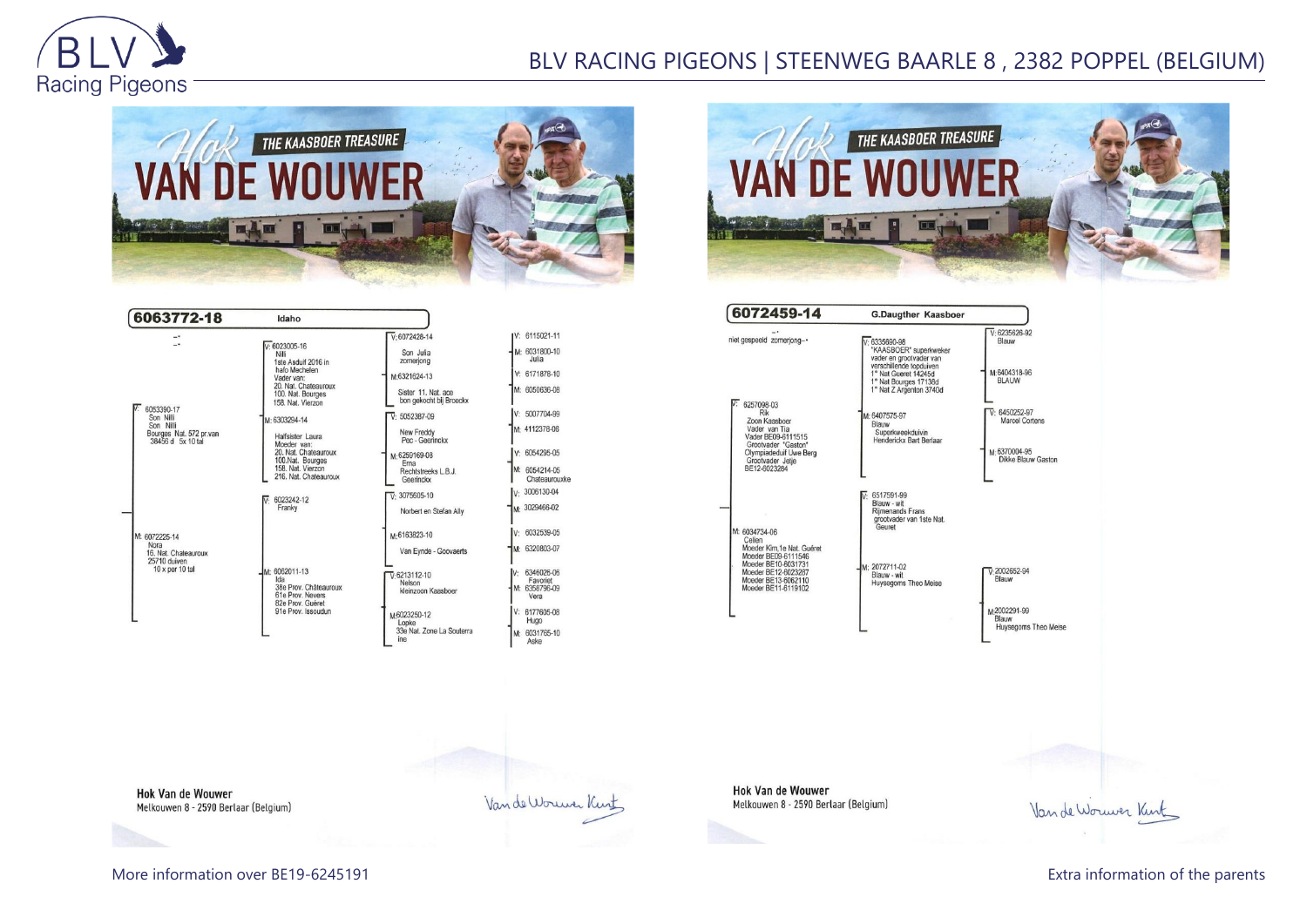

#### More information of 6063772/2018

Winner of **10. Melun – 1,813 birds 26. Noyon – 409 birds 2018 42. Melun – 1,277 birds 69. Gien – 1,505 birds 762. prov. Chevrainvilliers – 5,197 birds 2018**

**- FATHER IS 'SON NILI', FROM 1. ACEBIRD 2016 X DAUGHTER NEW FREDDY** Winner of **70. prov. Blois - 2,596 birds 2017 572. Nat. Bourges – 38,456 birds 2017 595. Nat. Zone Argenton – 6,448 birds 2017 14. Gien – 610 birds** Full brother to 'Wilma' 446/17 **3. prov. Vierzon – 2,288 birds 2019 6. prov. Argenton - 1,339 birds 2019 10. prov. Le Mans – 359 birds 2018 11. prov. Issoudun - 1,400 birds 2019 20. Nat. Chateauroux - 18,499 birds 2017 44. Nat. Zone / 100. Nat. Bourges - 24,055 birds 2019 50. prov. Gueret – 1,044 birds / 563. Nat. 8,517 birds 2018 76. Nat. Zone / 216. Nat. Chateauroux - 27,081 birds 2018** Bred from 'Nili' **1. acebird middle dist. Mechelen 2016** - Nestmate to father of '719/19' Van Eynde-Goovaerts **9. Nat. Zone Bourges – 8,215 birds / 19. Nat. 22,502 birds 34. Nat. Zone Chateauroux – 10,995 birds / 165. Nat. 33,833 birds 84. Nat. Zone Argenton – 8,121 birds** - Full brother to 'Juna' 683/18 **67. Nat. Chateauroux – 17,281 birds 2018 11. prov. Le Mans - 1,315 birds 2018 70. prov. Chevrainvilliers – 5,197 birds 2018 412. Nat. Chateauroux – 12,855 birds 2018 938. Nat. Argenton – 16,496 birds 2018 6. Melun – 973 birds 10. Melun – 420 birds 15. Chevrainvilliers – 914 birds**

#### More information of 6072459/2014

**Never raced, summer youngster 2014**

**------------------------------------------------------------------------------------------------------------ - FATHER IS 'RIK' 098/03, TOP SON 'KAASBOER' X 'SUPER BREEDER HENDERICKX' In the eyes of Gaston van de Wouwer successor of legend 'Kaasboer'** Father of many super pigeons **- 'Tia' 661/08' 2. Nat. La Souterraine - 3,562 birds 2011 2. prov. Montlucon – 1,260 birds 5. prov. / 11. Nat. Guéret - 2,953 birds 2010 5. prov. Châteauroux - 2,055 birds 2011 / 64. Nat. 20,517 birds 15. s-Nat. Vierzon - 11,062 birds 2011 26. s-Nat. Vierzon - 8,869 birds 2010 Also winner 28.-42.-321.-379.-520.-596.-635.-695. National** - 'Tia' is mother of 'Jetje' 284/12 **1. prov. / 5. Nat. Zone / 40. Nat. La Souterraine YL - 11,236 birds Also winner 23.-67.-72.-82.-120.-263.-290. Nat. Zone / s-Nat. - 'Goede Blauwen' Winner of 1.-6.-7. prize - 'Minoe' 515/09 27. s-Nat. Vierzon - 4,298 birds 2010 39. Nat. Bourges - 17,138 birds 2010** -'Minoe' is mother of 'Noor' 320/12 **1. s-Nat. Vierzon - 10,480 birds 2014 / fastest against 15,359 birds 7. Nat. Zone Bourges - 3,493 birds 2013 / 17. Nat. 13,588 birds Also winner 117.-146.-151.-479. National - 'Anjel' 228/12 Winner of 62.-83.-161.-216.-223.-292. Nat. Zone - 'Sandy' 143/11 11. s-Nat. Blois YL - 1,169 birds 2012 Also winner 26.-28.-47.-86. National Zone Mother of 1. prov. acebird long distance YB KBDB 2014 - 'Lila' 142/11 6. Nat. Zone / 10. Nat. Guéret old - 2,656 birds 2013 Also winner 30.-58.-123.-178.-211. Nat. Zone** 'Rik' is also grandfather of 'Gaston' Uwe Berg **2. Olympiad bird allround Germany 2009 1. prize - 1,786 birds … 2. prize - 2,056 birds … 2. prize - 2,038 birds 2. prize - 1,597 birds … 2. prize - 1,330 birds … 2. prize - 1,226 birds** Bred from world famous 'Kaasboer'